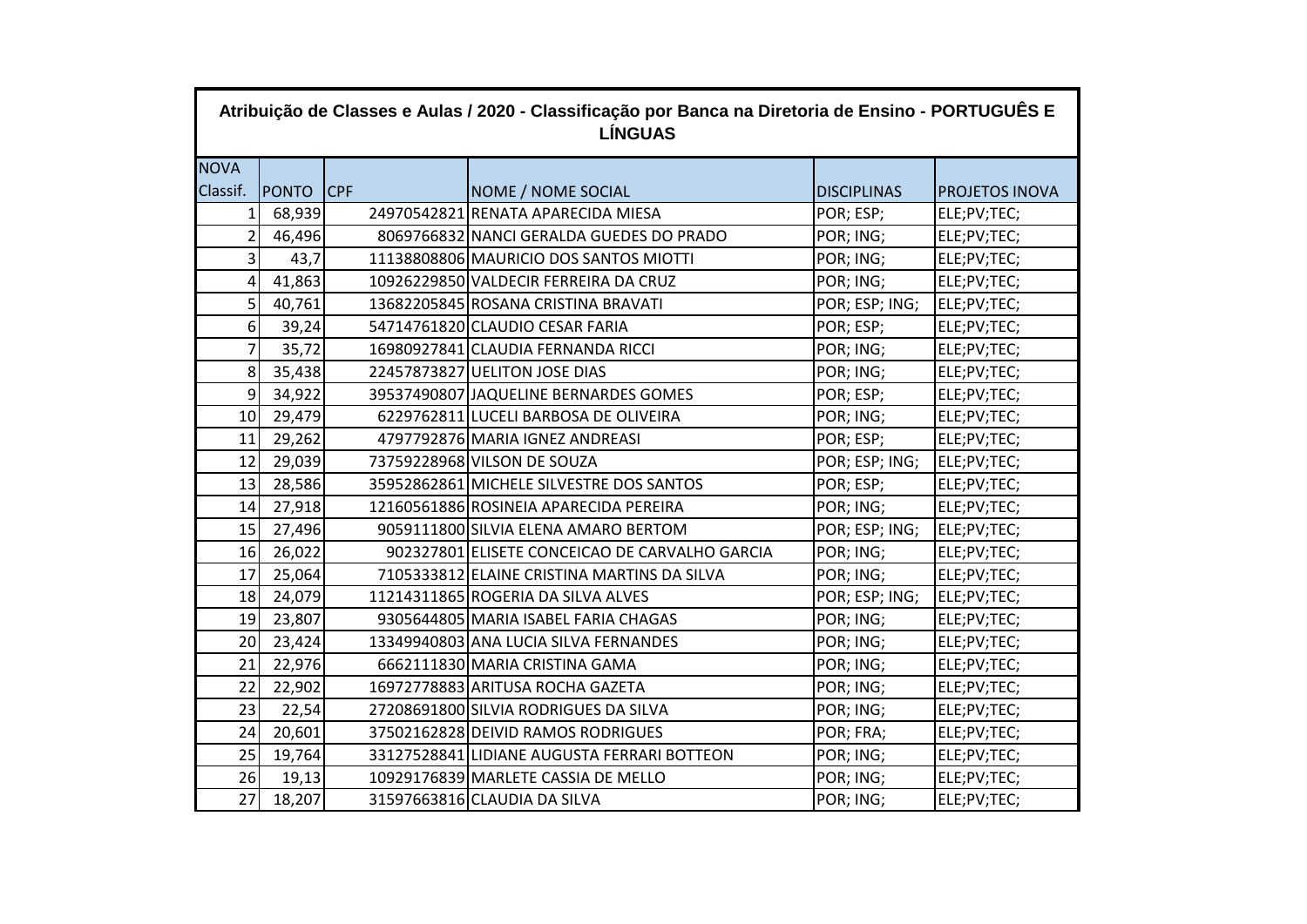| <b>NOVA</b>     |              |            |                                                |                    |                       |
|-----------------|--------------|------------|------------------------------------------------|--------------------|-----------------------|
| Classif.        | <b>PONTO</b> | <b>CPF</b> | NOME / NOME SOCIAL                             | <b>DISCIPLINAS</b> | <b>PROJETOS INOVA</b> |
| 28              | 18,048       |            | 29571959847 ADENICE CRISTINA DE SOUZA          | POR; ESP; ING;     | ELE;PV;TEC;           |
| 29              | 16,528       |            | 20274749866 ADRIANA APARECIDA NOVAES GARCIA    | POR; ING;          | ELE;PV;TEC;           |
| 30 <sup>1</sup> | 15,838       |            | 25960461803 JEAN CARLOS VALENTE                | POR; ESP; ING;     | ELE;PV;TEC;           |
| 31              | 15,463       |            | 22316278841 ROSANGELA HENRIQUE                 | POR; ING;          | ELE;PV;TEC;           |
| 32              | 15,332       |            | 22148948881 ANDREA JUSTINO SILVA               | POR; ING;          | ELE;PV;TEC;           |
| 33              | 15,076       |            | 12156867810 RUTH MARA FERNANDES DE SOUZA       | POR; ING;          | ELE;PV;TEC;           |
| 34              | 15,046       |            | 11430639881 CLAUDIO PIRES DE ALMEIDA           | POR; ING;          | ELE;PV;TEC;           |
| 35              | 14,084       |            | 9254848816 HELENA MARIA MARQUINI               | POR; ESP;          | ELE;PV;TEC;           |
| 36              | 14,07        |            | 16966825840 DANIEL DE CARVALHO BURCH DE SOUZA  | POR; ING;          | ELE;PV;TEC;           |
| 37              | 13,945       |            | 21470183846 KATILAYNE PESARINI PERES           | POR; ING;          | ELE;PV;TEC;           |
| 38              | 13,482       |            | 42222980852 GUILHERME ANTONIASSI EZIQUIEL      | POR; ING;          | ELE;PV;TEC;           |
| 39              | 12,16        |            | 7043950880 DIRCE DE FATIMA ZAGO GIL            | POR; ESP;          | ELE;PV;TEC;           |
| 40              | 11,624       |            | 41614149860 RODRIGO ANTONIO PAULINO            | POR; ING;          | ELE;PV;TEC;           |
| 41              | 10,042       |            | 28620609840 PRISCILA ROBERTA BATISTA           | POR; ING;          | ELE;PV;TEC;           |
| 42              | 9,684        |            | 37056787878 JOHN DAVID PELICERI DA SILVA       | POR; ING;          | ELE;PV;TEC;           |
| 43              | 9,586        |            | 36121338881 TATIANE MONIZE SAVIOLO             | POR; ING;          | ELE;PV;TEC;           |
| 44              | 9,338        |            | 38358614845 MAICON EDUARDO DA SILVA            | POR; ING;          | ELE;PV;TEC;           |
| 45              | 9,338        |            | 38358614845 MAICON EDUARDO DA SILVA            | POR; ING;          | ELE;PV;TEC;           |
| 46              | 8,984        |            | 29085186862 CARLA MEILSMITH MILAN              | POR; ING;          | ELE;PV;TEC;           |
| 47              | 8,834        |            | 38279807802 JULIANA FERREIRA DA SILVA          | POR; ING;          | ELE;PV;TEC;           |
| 48              | 8,278        |            | 27994455867 PATRICIA LIZANDRA PAES             | POR; ING;          | ELE;PV;TEC;           |
| 49              | 7,668        |            | 35224305810 DAIANE SIMON ZANELATTO             | POR; ING;          | ELE;PV;TEC;           |
| 50              | 7,272        |            | 13227019892 ROSINEI JANUARIO DA SILVA          | POR; ING;          | ELE;PV;TEC;           |
| 51              | 7,182        |            | 38372732884 GIACOMO ENZO CINQUAROLE BELLISSIMO | POR; ING;          | ELE;PV;TEC;           |
| 52              | 7,026        |            | 40042955807 LUCAS FERNANDO CALDO MARCELINO     | POR; ING;          | ELE;PV;TEC;           |
| 53              | 7,01         |            | 88790860810 SHIRLEY DE FATIMA GIMENEZ          | POR; ING;          | ELE;PV;TEC;           |
| 54              | 6,948        |            | 33864635845 ADRIANA APARECIDA LISBOA           | POR; ESP;          | ELE;PV;TEC;           |
| 55              | 4,99         |            | 32468730895 JOCELI LUCA DE GOUVEIA             | POR; ING;          | ELE;PV;TEC;           |
| 56              | 4,91         |            | 35429726818 CATRINE ROSSI                      | POR; ING;          | ELE;PV;TEC;           |
| 57              | 4,058        |            | 12160902896 GLAUCIA APARECIDA TAMBRA           | POR; ING;          | ELE;PV;TEC;           |
|                 |              |            |                                                |                    |                       |